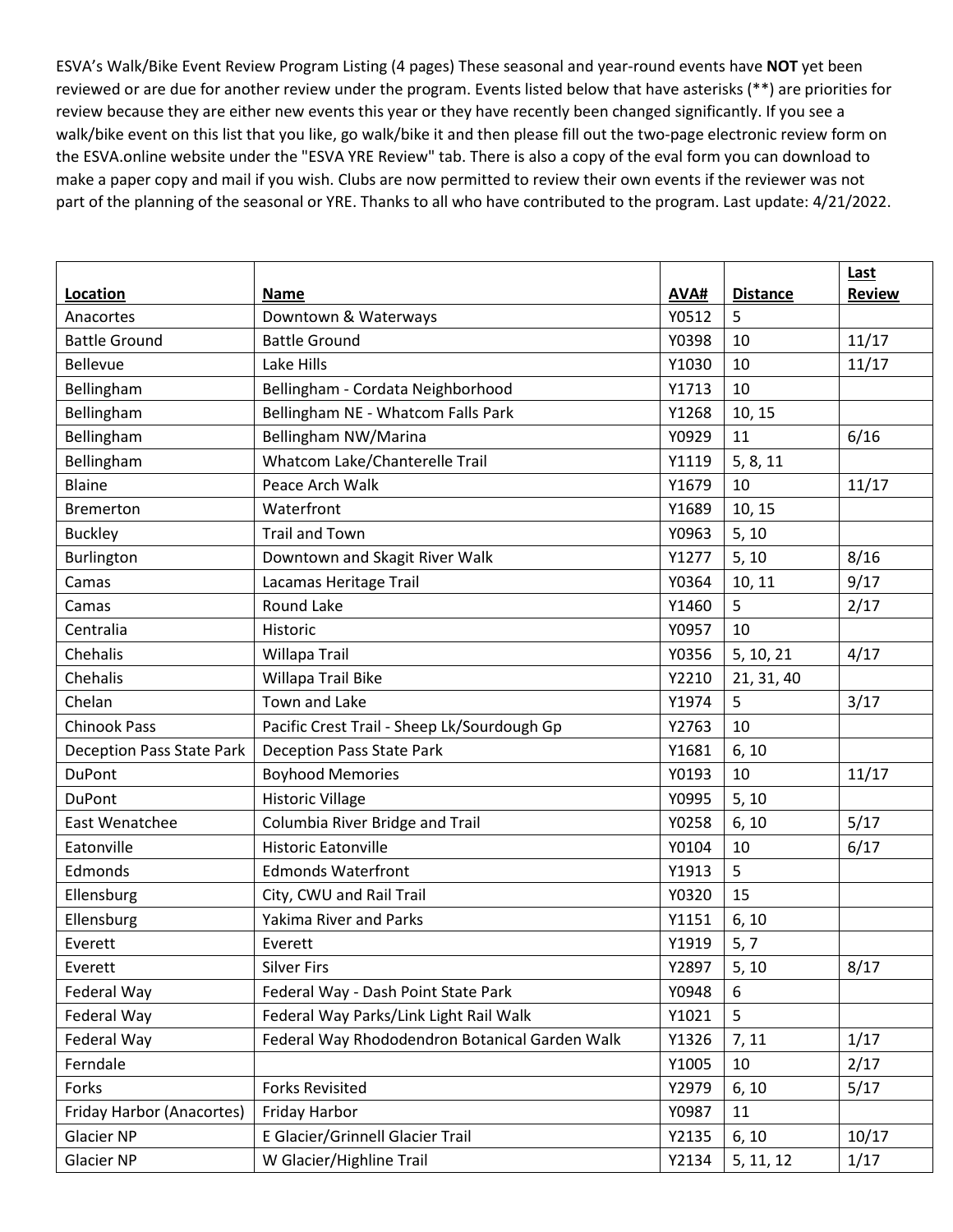| <b>Grand Coulee</b>       | Grand Coulee Dam & 3 Counties                          | Y1921 | 5, 10                |       |
|---------------------------|--------------------------------------------------------|-------|----------------------|-------|
| <b>Grand Teton</b>        | Jenny Lake                                             | Y035  | 12, 24               |       |
| <b>Grand Teton</b>        | Two Ocean Lake                                         | Y0325 | 10                   |       |
| Issaquah                  | Historic Issaquah and around Town                      | Y0985 | 6, 11                | 2/17  |
| Juneau, Ak                | Capitol                                                | Y863  | 5, 10                | 10/17 |
| Kalama                    | <b>Waterfront Park</b>                                 | Y1363 | 5, 10                |       |
| Kelso                     | City and Dike                                          | Y0059 | 5, 17                | 8/17  |
| Kennewick                 | Columbia River Trail - Carousel Walk                   | Y1015 | 5                    |       |
| Kent                      | <b>Green River Trail</b>                               | Y0972 | 10                   |       |
| Kent                      | Lake Fenwick Park                                      | Y1291 | 5, 10                |       |
| Kent                      | Lake Meridian Park                                     | Y2597 | 5, 10                | 12/17 |
| Kent                      | Rails, Rabbits and Race Track                          | Y2598 | 15                   |       |
| Kent                      | Soos Creek Trail                                       | Y0879 | 20                   |       |
| Kirkland                  | Juanita Neighborhoods and Waterfront Parks             | Y1701 | 11                   |       |
| Lacey                     | Nisqually Wildlife Refuge Seasonal                     | Y0838 | 5, 10                |       |
| Lacey                     | Southeast                                              | Y0586 | 10, 20               | 2/17  |
| Lacey                     | Southeast Lacey Bike                                   | Y1931 | 25, 46, 69, 89       |       |
| Leavenworth               | Icicle Gorge/Chatter Crk Trails                        | Y1675 | 10                   |       |
| Long Beach                | Boardwalk, Beaches, & Lighthouses                      | Y2356 | 23, 40               |       |
| Longview                  | Lake Sacajawea                                         | Y1316 | 6, 10                | 10/17 |
| Lynden                    | <b>Town and Parks</b>                                  | Y0943 | 10                   | 7/17  |
| Maple Valley              | <b>Green to Cedar Trail</b>                            | Y1328 | 5, 10                |       |
| Mercer Island             | <b>Luther Burbank Park</b>                             | Y1051 | 16, 20               | 9/17  |
| Mercer Island             | <b>Luther Burbank Park</b>                             | Y1051 | 20                   | 9/17  |
| Mercer Island             | Mid Mercer Walk                                        | Y1050 | 11                   | 5/17  |
| Mill Creek                | <b>Nature Trails</b>                                   | Y1791 | 11                   |       |
| Monroe                    | Lake Tye, Parks, City, River                           | Y1977 | 10                   |       |
| Montesano                 | Montesano - Lake Sylvia State Park                     | Y2759 | 5, 10, 15            | 2/17  |
| Moscow                    | Town/Campus                                            | Y0544 | 10                   |       |
| Mt. Rainier National Park | Ohanapecosh River, Falls & Big Trees                   | Y0789 | 5, 10                |       |
| Mt. Rainier National Park | Pacific Crest Trail - - Naches Loop and Dewey Lakes    | Y2050 | 7, 10                | 9/16  |
| Mt. Vernon                | Mt. Vernon                                             | Y1275 | 6                    |       |
| North Bend                | Rattlesnake Lake and Palouse to Cascades Trail         | Y1024 | 10                   |       |
| North Bend                | Washington BIKE 'Palouse to Cascades State Park Trail' | Y2964 | 16 to 458            | 11/17 |
| North Bonneville          | Pacific Crest Trail - - Gillette Lake                  | Y2294 | 9, 11                |       |
| Oak Harbor                | Oak Harbor - Town and Waterfront                       | Y2978 | 10                   |       |
| Ocean Shores              | Bayside Walk                                           | Y0004 | 10, 12, 21           |       |
| Odessa                    | <b>Explore Lincoln County</b>                          | Y2015 | 5, 10                |       |
| Olympia                   | Capital & Town                                         | Y0653 | 10                   | 1/17  |
| Olympia                   | Evergreen State College                                | Y0657 | 10                   |       |
| Olympia                   | Ward Lake - Deschutes River Walk                       | Y2133 | 6                    |       |
| Olympia                   | Waterfront                                             | Y0260 | 5, 7, 10, 21         | 8/17  |
| Olympia                   | West Side Hills & Parks                                | Y1967 | 5, 7, 10             | 8/17  |
| Olympia                   | Woodard Bay Trail                                      | Y1009 | 5, 10, 12, 15,<br>20 |       |
| Orting                    | <b>BIKE</b>                                            | Y1802 | 10 to 65             | 6/17  |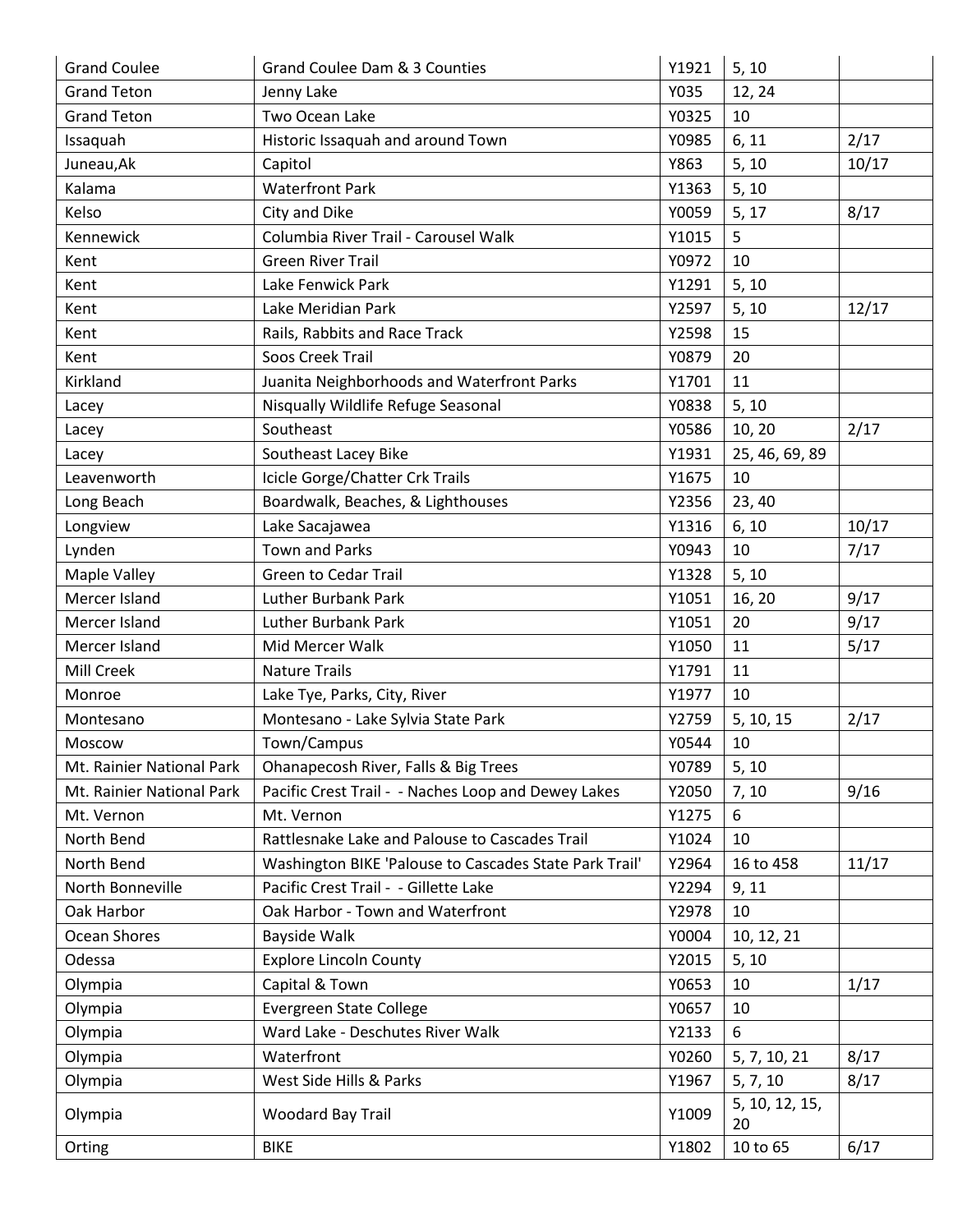| Port Angeles   | Marymere Falls                          | Y0525 | 5, 10        |       |
|----------------|-----------------------------------------|-------|--------------|-------|
| Port Angeles   | ODT to Elwha River Bridge               | Y1428 | 5, 10        |       |
| Port Angeles   | Sol Duc Falls                           | Y1720 | 6            |       |
| Port Angeles   | Waterfront                              | Y0361 | 11           |       |
| Port Gamble    | Historic                                | Y1685 | 10           |       |
| Port Ludlow    | Beach & Trail Walk                      | Y2925 | 5, 7, 10     | 8/17  |
| Port Orchard   | Historic Downtown & Bayside             | Y1175 | 5, 10        |       |
| Port Townsend  | Chetzemoka Interpretive Trail Bike      | Y2596 | 20           |       |
| Port Townsend  | Chetzemoka Interpretive Trail Walk      | Y2595 | 20           |       |
| Port Townsend  | The Artillery Hill Walk                 | Y1828 | 10           |       |
| Port Townsend  | Waterfront                              | Y1678 | 10           |       |
| Poulsbo        | Norwegian Downtown and Waterfront       | Y1683 | 5, 10        |       |
| Prosser        | <b>City and Wineries</b>                | Y2092 | 10           | 1/17  |
| Puyallup       | <b>Town Walk</b>                        | Y0242 | 11           |       |
| Quincy         | Agricultural Town                       | Y1543 | 5, 10        |       |
| Renton         | <b>Coulon Park Trails and Views</b>     | Y3041 | 5, 10, 20    | 2/17  |
| Republic       | Sherman Loop Trail South                | Y0714 | 15, 19       |       |
| Republic       | Sherman Pass North 'Kettle Crest Trail' | Y0715 | 7,30         |       |
| Richland       | Columbia River Trail                    | Y1012 | 6            | 8/17  |
| Roslyn         | <b>Historic Town and Rail Trail</b>     | Y1565 | 10           |       |
| Roslyn         | Suncadia Resort Trails                  | Y1599 | 5, 10        |       |
| Seattle        | Alki Beach                              | Y0596 | 5, 10        |       |
| Seattle        | Arboretum/Madison Park                  | Y1823 | 6, 10        | 2/17  |
| Seattle        | Downtown/Waterfront                     | Y0011 | 10           |       |
| Seattle        | Fremont Ship Canal                      | Y0408 | 6, 13        |       |
| Seattle        | Green Lake                              | Y0974 | 5, 7, 8, 10  | 8/16  |
| Seattle        | <b>Historic Georgetown</b>              | Y2675 | 10           |       |
| Seattle        | Lake Union                              | Y1402 | 11           |       |
| Seattle        | Leschi/Mt. Baker                        | Y1561 | 10, 15       |       |
| Seattle        | Light Rail - Beacon Hill Station        | Y2415 | 5, 6, 9, 11  |       |
| Seattle        | Lincoln Park                            | Y2051 | 5, 10        |       |
| Seattle        | Queen Anne Hill                         | Y0054 | 5            |       |
| Seattle        | Seward Park and Lake Washington         | Y1562 | 5, 20        | 5/17  |
| Sequim         | Dungeness Spit                          | Y1940 | 5, 10, 20    | 11/17 |
| Sequim         | <b>ODT Bike</b>                         | Y1054 | 32,88        |       |
| Silverdale     | <b>Clear Creek Trail</b>                | Y1739 | 5, 10        |       |
| Silverdale     | Newberry Hill Heritage Park             | Y2980 | 5, 10        |       |
| Skagway, AK    |                                         | Y2403 | 8, 10, 12    | 5/17  |
| Snohomish      | Historic Snohomish                      | Y1855 | 5, 10        |       |
| South Cle Elum | <b>Town and Rail Trail</b>              | Y2962 | 5, 10        |       |
| South Prairie  | South Prairie Foothills Trail Walk.     | Y2589 | 16           |       |
| Spokane        | <b>Centennial Trail - Bike</b>          | Y2074 | 97           |       |
| Spokane        | Downtown and Spokane River Walk         | Y0796 | 5, 6, 11, 12 |       |
| Spokane        | South Hill Park                         | Y0761 | 5, 11        |       |
| Steilacoom     | <b>Historic Town</b>                    | Y0635 | 10           |       |
| Sultan         | <b>Sultan Town and Trails</b>           | Y3039 | 5, 10        |       |